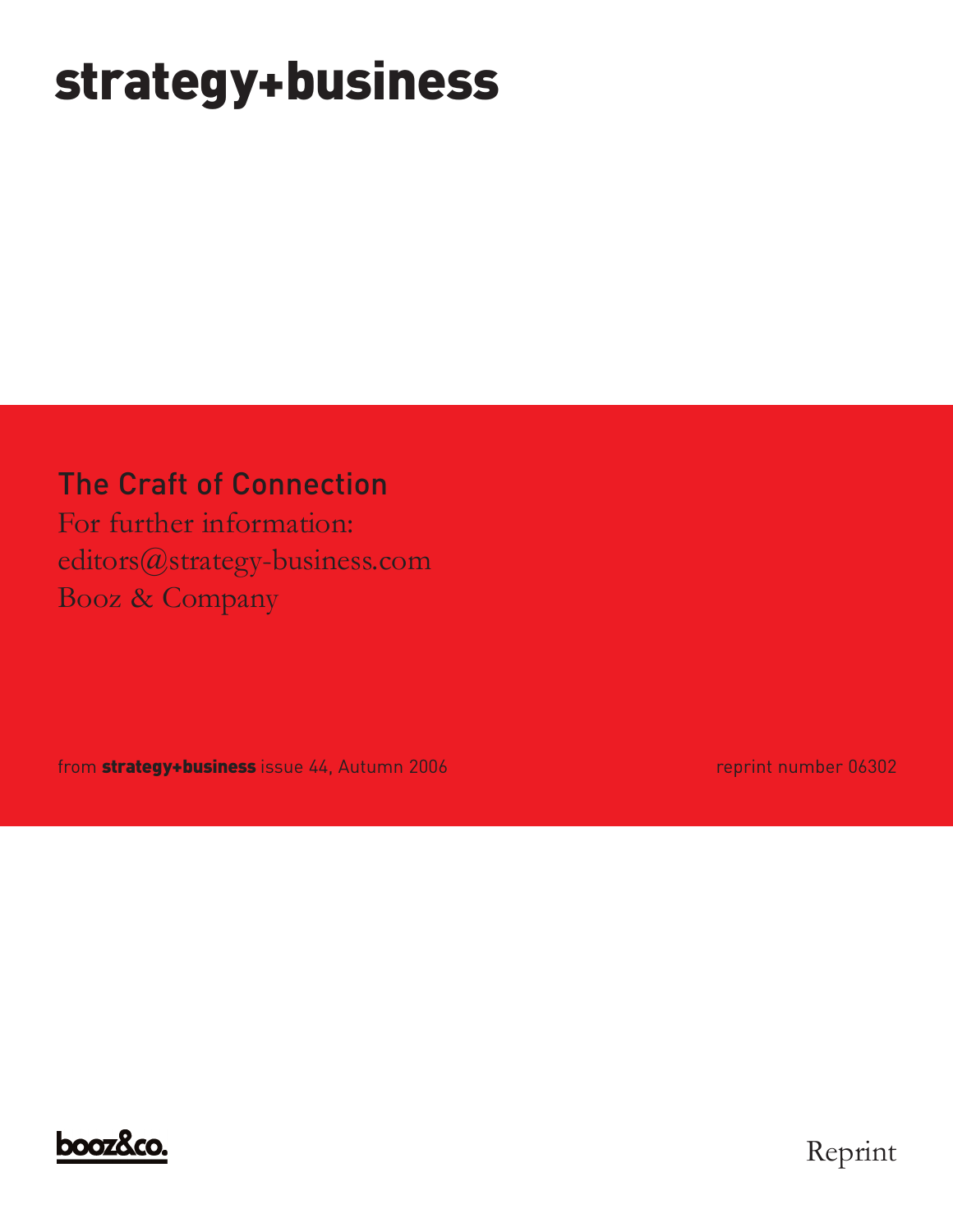Operating

Strategies

**1**

## The Craft of Connection

Organizational network analysis is helping companies share knowledge worldwide, one natural broker at a time.

**by Tim Laseter and Rob Cross**



sk business executives about operations strategy and they will tend to discuss structural decisions: when to consider outsourcing, where to locate plants, and how to increase

standardization through modular design. But if you query the same executives about their most pressing issues, their list will probably center on people: improving recruiting, investing in management development, increasing collaboration within organizations, and other challenges of managing the growing population of knowledge workers.

For help with their "hard" decisions about inanimate objects, executives have a range of techniques involving rigorous quantification: make/buy analysis, site selection studies, and engineering cost analysis. For decisions that involve the "soft stuff" about people, most managers are left to rely on more visceral techniques — judgment and habitual leadership style. Natu rally, hard numbers don't, in themselves, make a decision inherently mor e effective. But even though people are far more complex than

the most complicated factory design, companies can still be more rigorous in their methods for man aging human communication.

Consider the variety of informal "communities of practice" found in most companies (and often across company boundaries), formed b y people who collaborate to share best practices around a common vocation (or passion). Six Sigma "black belts" reach out to one another for help with complex statistical analyses. Field technicians share experiences and help one another troubleshoot initially intractable problems. Researchers tap other experts across the globe for specialized knowledge in developing ne w products. IT specialists collab orate to make disparate systems robust and complementary.

These communities rarely sho w up on organization charts; in the past, few were formally recognized by executive leadership. But that is changing now, as a growing number of large companies recognize and invest in these nebulous entities. In recent years, communities of practice have flourished in companies as diverse as Whirlpool (appliance manufacturer), Sanofi-Aventis

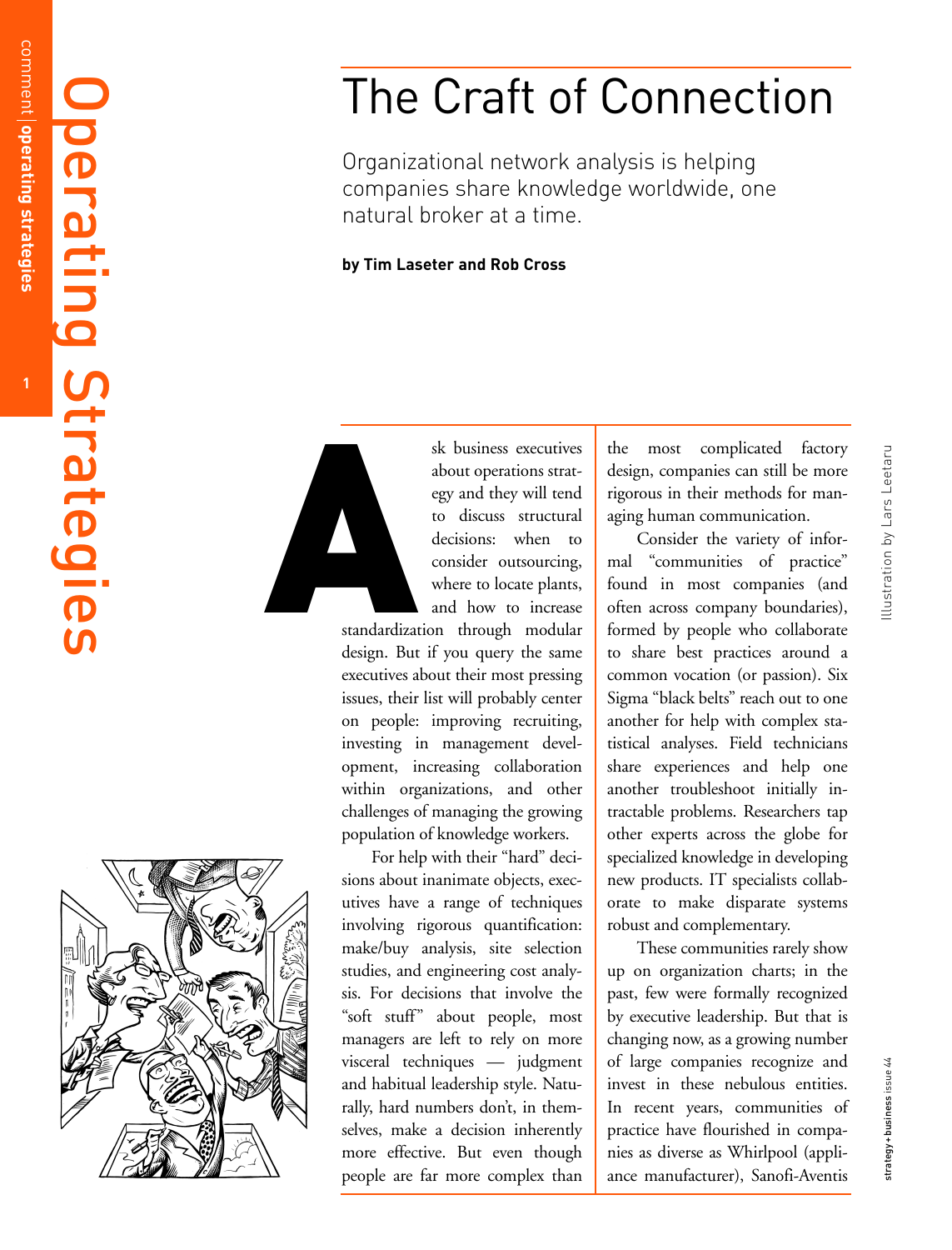#### **Tim Laseter**

(lasetert@darden.virginia.edu) serves on the faculty of the Darden Graduate School of Business at the University of Virginia. He is the coauthor, with Ron Kerber, of *Strategic Product Development* (McGraw-Hill, forthcoming, 2006). Formerly a vice president with Booz Allen Hamilton, he has more than 20 years of experience in operations strategy and supply chain management.

#### **Rob Cross**

(robcross@virginia.edu), a faculty member at the McIntire School of Commerce at the University of Virginia, is an expert on organizational network analysis. He is research director of the Network Roundtable and the coauthor, with Andrew Parker, of *The Hidden Power of Social Networks: Understanding How Work* Really *Gets Done in Organizations* (Harvard Business School Press, 2004).

(health-care conglomerate), Chevron (oil company), Caterpillar (heavy equipment manufacturer), and Halliburton (engineering and oilfield services provider). Each of these companies deliberately de-

around the company to identify consumer needs and use them to prioritize research and development goals. Since the initiative began, Whirlpool has gone from a handful of product introductions per year to

## Real-world experience suggests that social networks should be actively managed.

signed and implemented a set of informal connections among people who were geographically or organizationally distant, but who had something in common to talk about.

The \$21 billion Halliburton Company offers an interesting case study. Although currently a lightning rod for controversy because of its government contracting role in Iraq, historically the company has been better known for its Energy Services Group, one of the world's largest providers of products and services to the petroleum and energy industries. To link its oil-field operations throughout the globe, Halliburton launched a focused network-building program in 2002 that eventually led to the formal recognition of 19 communities of practice. These in turn have been credited with delivering tens of millions of dollars in bottom-line results.

The Whirlpool Corporation launched a similar effort in 2000 to stimulate greater innovation. First, 400 employees from a wide variety of functions were trained in a new process of "ideation" (brainstorming, refining, and articulating ideas for new products and processes). Then a subset of this group, dubbed the "innovation mentors," was set up as a community of practice, working with "attribute teams"

dozens, including the highly successful Gladiator line of appliances, workbenches, and storage systems for the garage. Again, the community of practice is credited as an essential catalyst.

The pharmaceutical company Sanofi-Aventis formed an immunology community of practice in 1999, after noting that immunology expertise played a central role in developing more than half of its product portfolio. By 2001, the community had evolved from an informal group into a formally recognized network-building initiative involving more than 100 scientists in 12 research sites around the world, organized into "working groups" focused on specific topics. These working groups hold quarterly teleconferences and Web conferences, and they are credited with increasing project success rates and reducing cycle time — both mainstay drivers of pharmaceutical company profitability.

The Chevron Corporation has more than 100 "operational excellence" communities in place. One of those networks saved an estimated \$30 million in damages by rapidly sharing information about the potential hazards of a gas-drilling technique that had caused problems in one location. Caterpillar Inc. has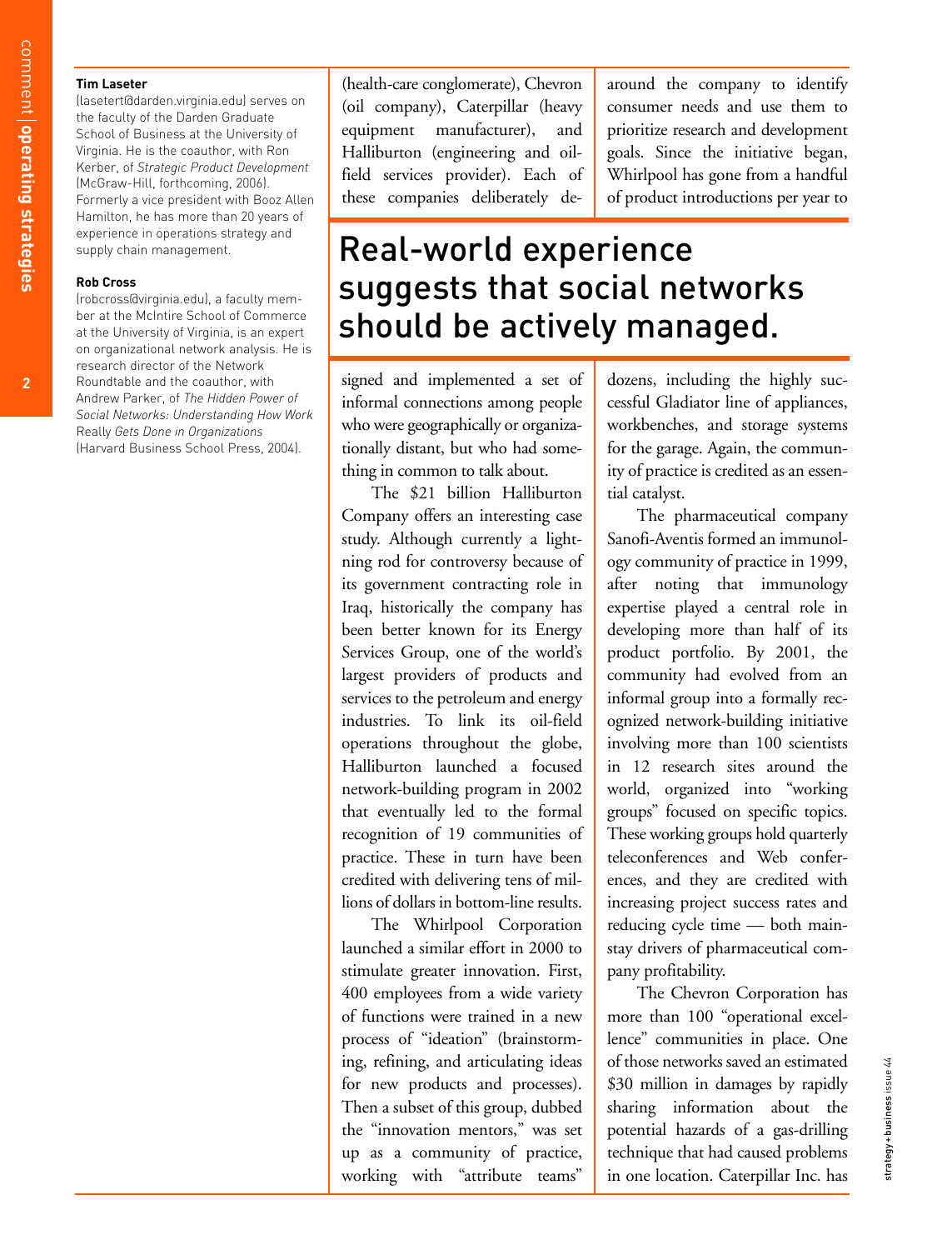established more than 2,700 communities with more than 37,000 registered participants: employees, dealers, customers, and suppliers. The resulting quality and productivity improvements among dealers and suppliers were enough to justify the investment seven times over.

Despite the huge potential returns, few managers adequately invest in developing these kinds of networks and deliberately designing them to foster measurable business results. One reason for this is the misperception that networks, which are essentially self-governing communities, draw their energy from common enthusiasms and a shared sense of purpose and thus cannot be managed. Furthermore, some academics argue that communities of practice are emergent systems that must be allowed to form and evolve without direction.

But experience in real-world companies suggests that these entities can and should be actively managed, albeit not with conventional forms of management. Mandating goals and installing individual performance metrics can cause communities of practice to disintegrate, and indiscriminately throwing money (or collaboration software) at them without a clear set of priorities and a way of evaluating success can be equally wasteful. Success comes from applying the same rigor, time, and attention to the "soft issues" of designing and managing human connections that managers ordinarily apply to structural decisions about capital investment, logistics, and technology.

#### **Cartography of Connections**

The first step is to understand the existing patterns and relationships among community members. The technique of organizational network analysis provides a means of making these invisible collaborations visible. This well-developed analytic methodology traces its roots to the 1930s, when Jacob Moreno set out to map the relationships of people in social groups in an attempt to reliably represent the ways in which group dynamics (like friendships, ostracism, popularity, and unpopularity) emerge. Today the approach rests upon a foundation of complex mathematics and analytic possibilities. (See "On Trust and Culture," by Karen Otazo, *s*+*b*, Autumn 2006.)

The sociogram, a tool of network analysis that Dr. Moreno pioneered, maps interactions among the connections are in general). These measures help to identify the critical players in the network, such as the "natural brokers" — people who, because of their role or personality, tend to be located on more of the short paths between community members.

At Halliburton, such a map was created in 2002 of the links among the community members of the Completion Products and Services business unit. The business unit's field experts — who work with oil producers to "complete" an oil well by converting it from exploration to production status — are located in oil-producing regions all over the world, including Saudi Arabia, Nigeria, Angola, Brazil, the Gulf of

## One of the differentiators of high performers is their tendency to maintain ties outside their organization.

community members and can offer quantitative insight into the workings of the community. A typical map reveals at a glance the "network density" of the whole system (the number of actual connections among all members, relative to the theoretical maximum of connections from everyone to everyone) and the "individual centrality" of any person (the number of connections that he or she maintains to other community members). These factors can be assessed quantitatively along with other measures, such as "community cohesion" (which averages the shortest paths in a network — the smallest number of connections between any pair of people and thus shows how close or distant

Mexico, Canada, and the North Sea. The initial sociogram showed self-contained, isolated spheres in each geographic locale. People in Nigeria talked mostly to others in Nigeria; the same was true in Saudi Arabia, Angola, Brazil, and so on. From every locale, however, there was continuous communication to the same three people, known as "global advisors," who maintained offices in the Houston corporate headquarters and dispensed advice upon request.

The map also identified a few exceptions to the norm of geographic isolation. For example, there were particularly strong informal ties between Canada and the United Kingdom. Upon investiga-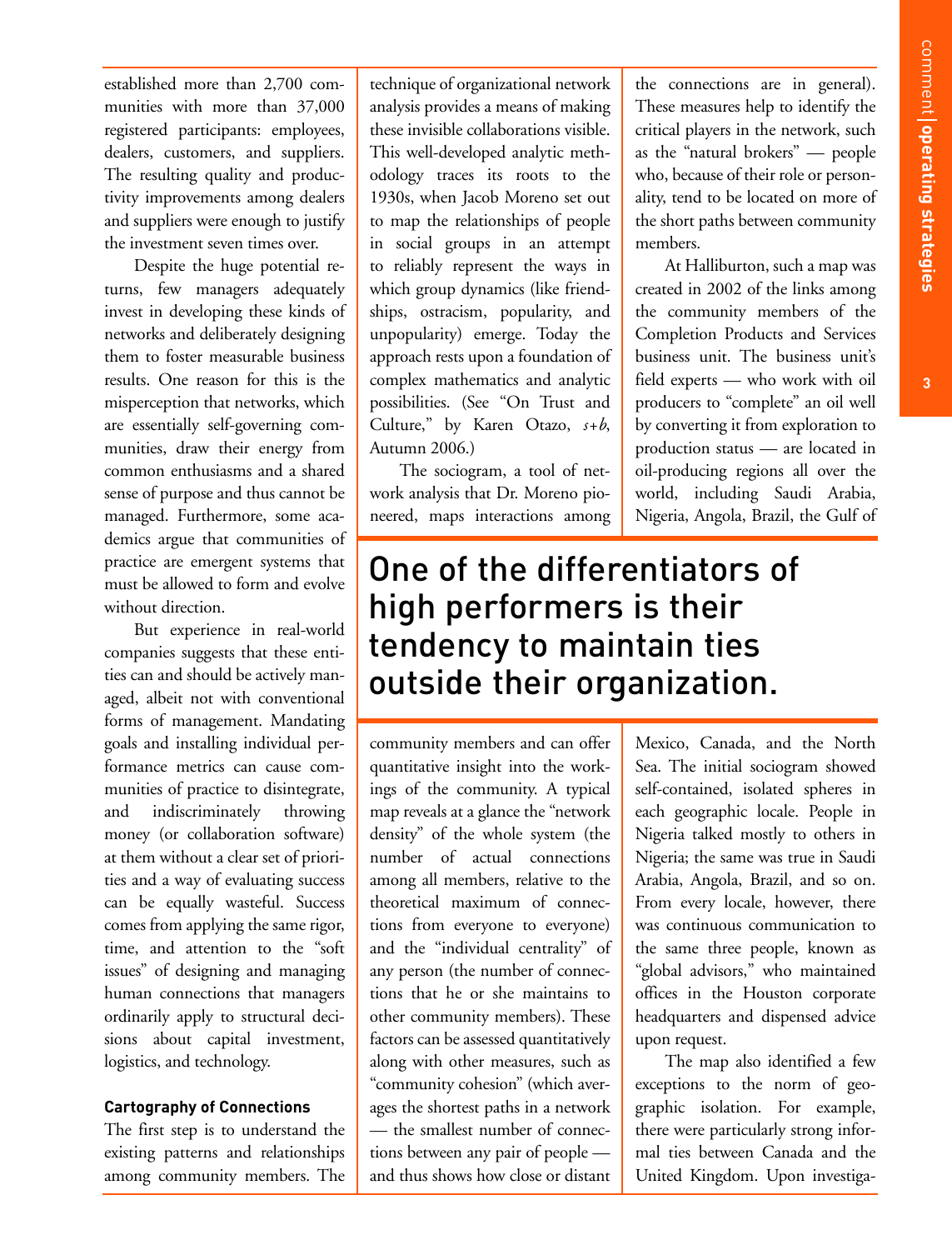tion, it was discovered that several people had moved between those two locales; even after they moved, they kept their natural links with the people they'd left behind.

Drawing upon this insight, Halliburton made several strategic transfers of individual managers. The Gulf of Mexico had proved to be the source of many of the community's best practices — it had sustained improvements in performance, while the other six countries involved in the community had a 13 percent increase in a key corpo-

return to more senior managerial positions in their home country.

One year later, Halliburton assessed the impact of these transfers (and a few other interventions designed to achieve similar goals). The sociogram now portrayed a much richer web of information exchange, and not just between the Gulf of Mexico and the other business units. Saudi Arabia was sharing information with Brazil, the U.K. with Angola, and Nigeria with just about everyone. To measure the increased density more precisely,

## As 9/11 showed, the greatest challenge in intelligence gathering is in making the connections that generate insight.

rate metric of bad performance, "costs related to poor quality" (for example, the cost of project delays). Using insights from the network map, some individuals from the Gulf who had strong local connections were selected to move to other regions; others with strong ties in their own regions were temporarily assigned to work in the Gulf. Significantly, the transfers were not random attempts to increase connectivity but targeted interventions, based on rigorous quantitative analysis and designed to achieve a specific objective: to increase the robustness and density of informal contact within the company as a whole. In addition, the transfers involved, as much as possible, people who had been identified as having high growth potential. This facilitated a second objective of investing in their professional development so they could eventually

Halliburton's research team analyzed the community's "degrees of separation": the number of personal referrals needed to connect someone who needed a particular piece of knowledge with a person who could impart it. This metric of inconvenience and inefficiency had dropped by 25 percent. Other metrics were even more telling. By sharing best practices among regions, especially some emerging insight from the Gulf of Mexico, the business unit increased revenues 22 percent while simultaneously lowering the "cost of poor quality" metric by 66 percent. Additionally, productivity improved by 10 percent and customer dissatisfaction dropped by 24 percent.

This experience with Halliburton demonstrates the value of actively managing network relationships by transferring community members across traditional organizational boundaries, in this case geographic business units. Drawing upon experience at Halliburton and more than a dozen other companies, we have also identified several powerful interventions that operating managers can use to substantially enhance the bottom-line results of existing community efforts.

#### **Luminescent Linkage**

Transfers of staff provide an excellent means for breaking down geographic silos or "fragmentation points," but staff relocation can be costly for a company and difficult for an employee. With the increasing prevalence of dual-career families, many employees will not even consider relocating. Fortunately, many tactical levers remain for improving collaboration within an existing community of practice.

A baseline sociogram measures the degree of any current problems and highlights the key opportunities for improving network connections. One extremely dense sociogram, for example, emerged from the analysis of a well-known intelligence agency in the late 1990s. The diagram showed an intricate web of lines connecting many nodes. Unfortunately, each line depicted a *lack of awareness* of the expertise possessed by colleagues. As the investigations after September 11, 2001, have shown, the greatest challenge in the world of intelligence gathering occurs not in data collection, but in making the connections that generate insight. A poorly connected intelligence community has a lower chance of turning data into useful knowledge about real threats to the populace.

A relatively simple way to improve interconnectedness among community members is to develop a database that identifies each com-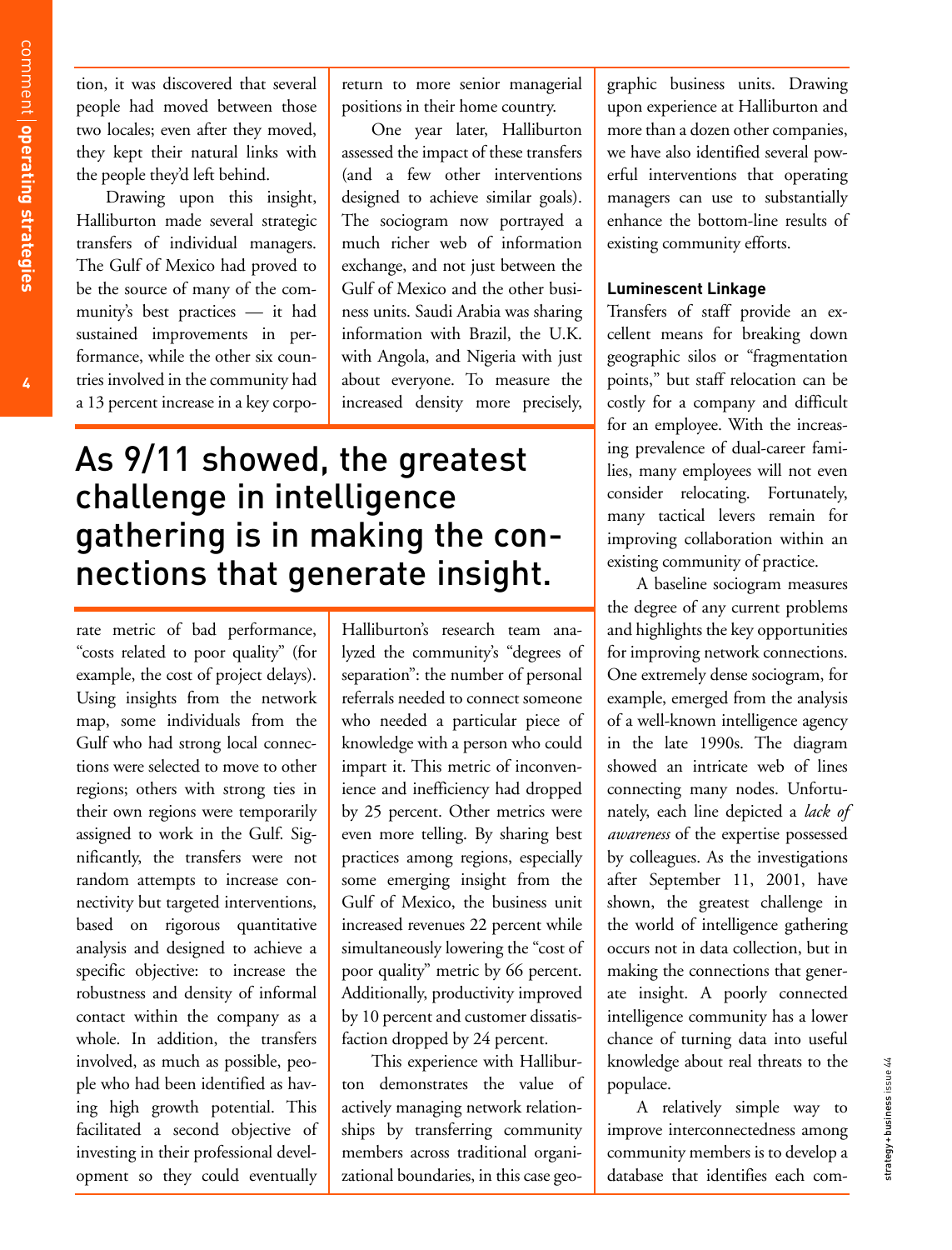munity member's areas of expertise. For example, a searchable database designed around key words — indicating, for example, such subject areas as "China," "economic forecasting," or "nuclear weapons" can allow community members to swiftly identify appropriate experts. To ease the tension of contacting an unknown colleague, we also suggest that database profiles include some personal information. Knowing that the person you're contacting shares your hobby or alma mater can help start a conversation that might otherwise never happen.

Such databases are worth the small investment of time they require, but no purely technological solution will be enough to spark effective collaboration among community members. Many people are reluctant to ask colleagues whom they don't know personally for help, even within the same organization, and for a wide range of reasons: Will they think I'm stupid for asking the questions? Are they really experts? How can I trust them? To reduce these inhibitions, companies can initiate face-to-face contact and well-structured virtual forums. These naturally lead to better introductions and interactions among erstwhile strangers and reduce the barriers to subsequent contact.

Both face-to-face and virtual events vary in effectiveness, depending on how carefully they are planned. Left to their own devices, most people naturally congregate with known peers. But if event organizers use data from a sociogram to design seating or to break out work groups, they can bring together people who have never met but have much to learn from each other.

And the web of connections

need not be fostered by command; it can also emerge from the right sort of design. Recently, a large consumer products company held a global meeting of its researcher community. Each participant's name badge contained a radio frequency identification (RFID) chip, coded with data about that person and his or her work: some personal background, some areas of expertise, and current research interests. As the attendees mingled during the cocktail hour, their name tags glowed whenever two people with common or complementary interests passed. As people responded to the lights and made introductions, a computer tracked the connections and continuously updated a sociogram of the participants on a large projection screen. Although a natural extrovert may find such a technique gimmicky, it resonated well with the generally introverted and technology-enamored scientists and researchers. By the end of the evening, a poorly connected network had evolved into a richly linked community of practice.

#### **Leveraging Natural Brokers**

Fostering networks by increasing connectivity among all members is a common approach, but the greatest improvements can often come from concentrating on the "natural brokers" in the community through targeted interaction. Consider our experience with the technology community of one of the largest utilities in the United States. The CIO feared that this widely distributed organization was solving the same problem repeatedly, without consistent standards, strategies, or solutions. Given the wide range of specialists in her department database managers, field support

technicians, Web site developers, power plant operating systems overseers, and more — it wasn't surprising that her staff of highly skilled (and highly compensated) technologists often operated in isolation with limited collaboration and meager knowledge of each other.

To help, we conducted a network analysis and identified five "brokers" within the community. These people tended to provide the connections across organizational silos. We asked the five of them to get to know two specific people in parts of the network where they had few contacts. Inevitably, the natural brokers developed a better understanding of these colleagues' expertise; they then drew upon that knowledge as they fulfilled their natural role of linking others to requisite expertise.

The company also scheduled a regular one-hour call among the brokers, so they could learn from one another as they shared the challenges of creating productive links among people. Why, for example, did some peripheral players resist connection? Were they new to the company? Did they need better mentoring to help them integrate with the community? Or did they simply feel comfortable with their own expertise? Was that why they had never become aware of the value of reaching out to others?

Ultimately, the company publicized the brokers' collective observations about the expertise available within the community, and then coached the brokers to point people to other experts in the network rather than attempting to answer all questions directly. Once again, the results could be quantified through network analysis: Simply creating ties among these five brokers and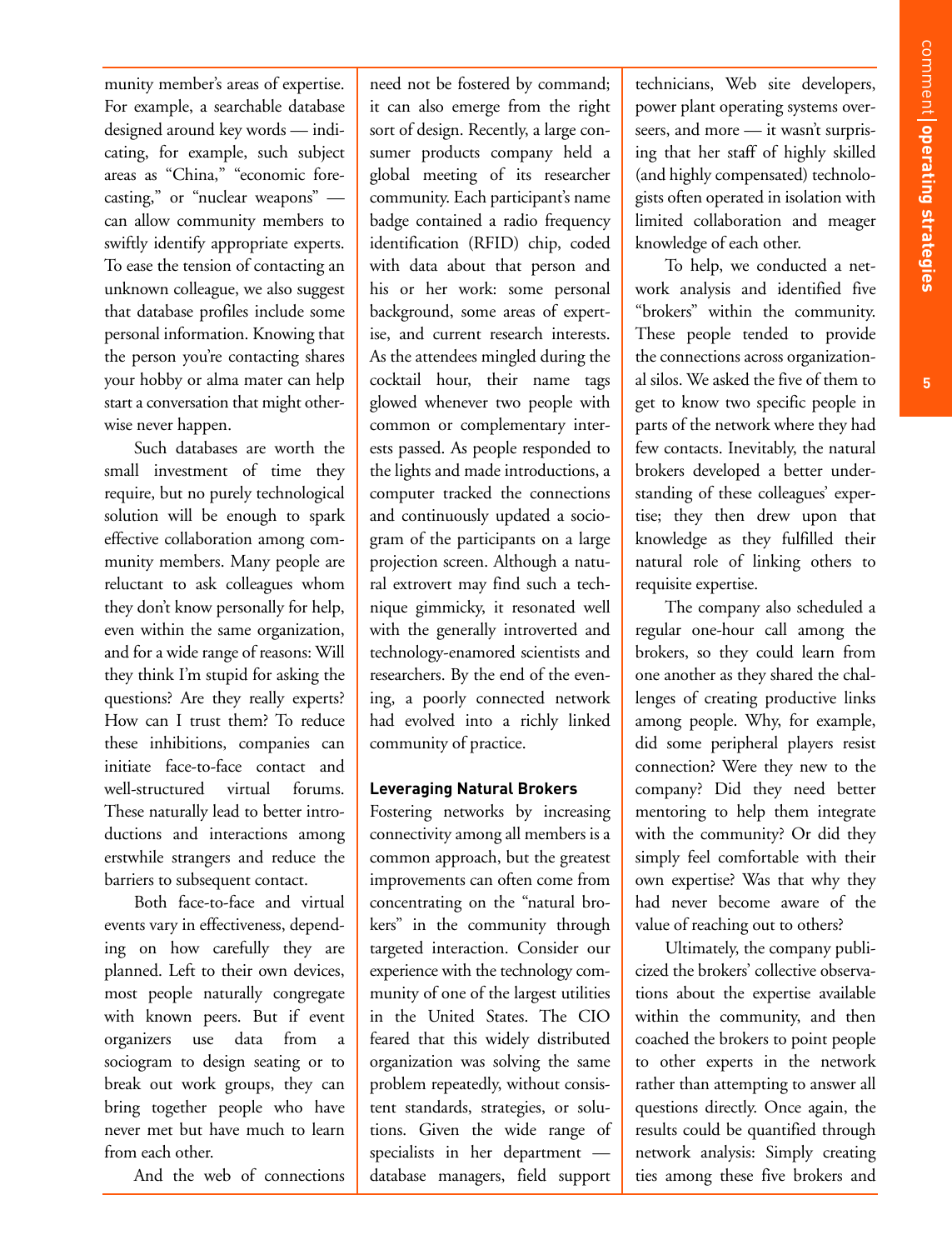connecting each of them to two peripheral people improved the cohesion of the entire network by 22 percent.

Better communities of practice can be built not only by leveraging the natural brokers who already exist, but also by increasing or amplifying the personal network connections of critically placed people. Research has shown that one of the consistent differentiators of high performers is their tendency to maintain ties outside their unit and outside the organization. Using coaching, mentoring, or career development efforts to help a greater number of strategically important people diversify their networks can have a powerful impact on the individual and on the community as a whole.

Sociograms can also be used to reveal personal network maps, which cover a variety of dimensions and can offer rich insights into ways to improve network effectiveness. Typical is the case of a high-potential staff manager in a common career trap: an insular personal network dominated by other functional professionals within her own company. Although technically savvy, she did not use emerging communication technologies such as e-mail, instant messaging, and videoconferencing, all of which offered excellent means of reaching outside her day-to-day network of colleagues. By helping this central person expand the diversity of her network, the company improved her effectiveness and ensured that the community of practice to which she belonged would not be overly influenced by a small group of inward-facing people.

In another case, this time at a well-known financial-services company, network analysis highlighted

the fact that a small group of emerging superstars generated the bulk of value-creating conversations. One woman in particular, the nominal leader of the community of practice, proved surprisingly central. On her own, she accounted for one-fifth of the value creation in the entire network. When we asked one of the company's leaders what would happen if she left the organization, he blanched. It turned out that she had recently submitted her resignation. Had the community been rigorously monitored earlier, more deliberate efforts to engage her might have prevented her sudden departure. Alternatively, a richer set of network connections could have been fostered to make the community less susceptible to the harm from the loss of a single individual.

#### **The Networker's Reward**

With the ongoing outsourcing of operational tasks to low-cost providers in India, China, and other developing countries, executives find themselves managing organizations full of far-flung knowledge workers. Accordingly, they must focus more attention on their people. Naturally occurring communities of practice offer a powerful vehicle for this. Managers can directly shape the relationships and information flows by providing better information access, by assigning roles such as formally designated "global advisors," and by working with individual informal "brokers."

A brain surgeon removing a tumor relies on steady hands and highly sophisticated imaging technology that provides continual feedback from the patient. Similarly, an operating executive who wants to make targeted interventions into emergent communities of practice requires a deft touch supported by good information. The goal is to extract as much value from these intangible assets as we do, at best, from tangible assets like infrastructure and machinery.

"The system we have developed is intrinsically rewarding to the users," says Guillermo Velasquez, a senior consultant in the Performance Optimization Group at Halliburton, and former knowledge management program manager for the Energy Services Group. "People participate because they see value. Experts get recognition. As time goes by and people in the community start to know each other, they develop reciprocity. An individual in need today may be tomorrow's expert providing the knowledge to help solve a problem. Gradually, we see much higher trust, and the community changes from the mode of 'getting the right information to the right person at the right time' to truly start building on each other's ideas to find a solution to a problem. In other words, that's when we start creating knowledge."

Achieving such an intangible goal may sound too soft for a hardnosed operating executive. But in today's outsourced and lean enterprises, there is no viable choice but to tap the full potential of your people. Despite the inherently complex nature of human interaction, social network analysis provides a way to make targeted interventions to communities of practice. Our experience demonstrates that this approach can engender a true knowledge-creating organization. **+**

strategy+business issue 44

strategy + business issue 44